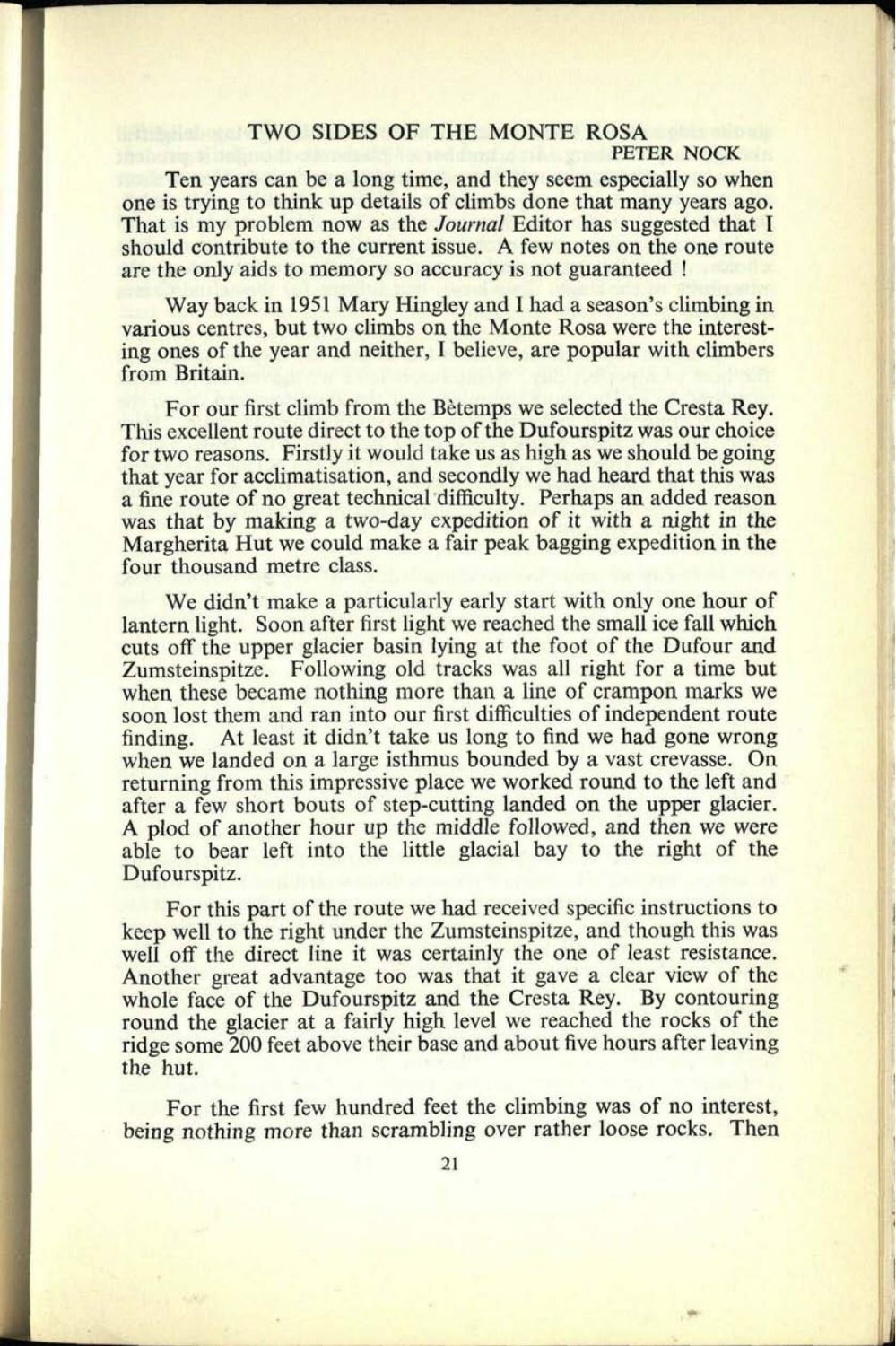as the ridge rose it became steeper and more solid, giving delightful though easy climbing. In a number of places we thought it prudent to move separately but only one pitch sticks in my mind. Here a short slightly overhanging wall rose some 25 feet above a wide ledge. Judging by the trail marks there were three possible routes up the wall and I had one attempt at each before finally succeeding on my first choice. After this, steep and interesting climbing carried us up the remainder of the ridge. Two hours had sufficed for the actual Cresta Rey itself.

Being on top at an early hour led us into the trap of dallying in the heat of a perfect day. Some hours later we moved on for what appeared to be the short scramble over the Zumstein and on to the hut. Scrambling it certainly was, but on an extensive scale. How many hours it took I don't remember now but I do know that it wasn't long before dark when we reached the hut. This was a very comfortable night stop from our point of view, but for a party of three Swiss just up from Geneva it seemed to be one of misery before they had become acclimatised.

Next day we made the switchback descent over the various 4,000 metre peaks *en route.* For me at any rate this peak bagging was singularly unsatisfying, as it was such an anticlimax after the previous day. Anyway, who has ever thought of climbing mountains by starting at the top and working downwards ?

After this two-day climb on the Monte Rosa, Mary and I took to the other side of the valley for one brief expedition on the Rothorn. Two years previously we had climbed the Rothorngrat together and now chose the Kanzelgrat, which had been specially recommended to us. It is a short but steep and spectacular climb finishing with views straight down the East face.

For our final climb of the year we returned to the Betemps Hut to sample the Santa Caterina Arele a climb which had long attracted me after reading the description of the first ascent. After the vital hut preliminaries such as staking out sleeping space, we contacted the guardian, Alexander Graven, in the hope of obtaining advice. The hope was in vain however as Graven refused to discuss the question of the Santa Caterina for a guideless pair. The interview probably lasted less than a minute and it seemed hopeless to press him any further. There was nothing for it but to swot up the book and have a quick look at the first part of the route on to the glacier. It was quite impossible to reconnoitre the route proper as it was some three hours up the glacier before the ridge came into view. Supper over, Graven joined us at our table and proceeded to give us a detailed description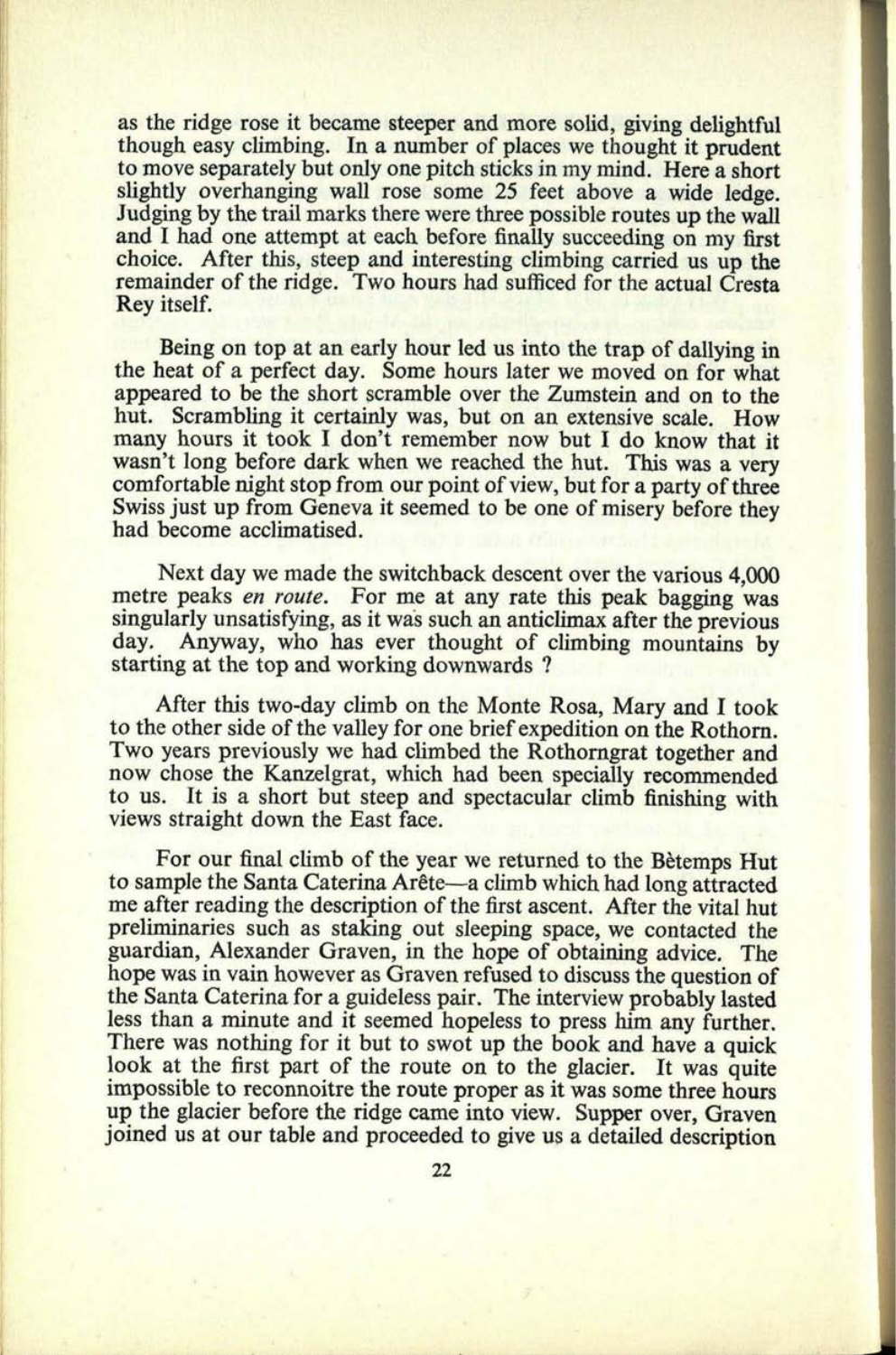of the route. He had made what he thought was the 10th ascent only five days before so the details were fresh in his mind, even down to <sup>a</sup> pair of crampons deserted at the foot of the serious difficulties on the first tower. Who had left this perfectly good pair of crampons we never did discover, but from their rusty state they must have been there some time. Naturally we were curious as to what had produced this sudden change of attitude in Graven from the taciturn to the voluble. It was, it seems, due to the arrival of a Zermatt guide who had watched our antics on the Kanzelgrat and gave a charitable opinion as to our chances on the Caterina.

**27. 0669**

Armed with this stop press report we made an early start soon after midnight. The hours to dawn have left little impression excep<sup>t</sup> that the route on to the glacier was much more tiresome in the dark than it had appeared the previous evening and that the distance up the glacier seemed never ending. Five hours saw us to the bergschrund which was a double one. The first was crossed by a long diagonal and insecure looking bridge ; no real problem, except on the nerves, whilst the second one was more difficult. Its upper wall was some eight feet above its lower lip and the obvious place to cross was marked by the remains of hand and foot holds cut by the Graven party. These had to be renovated and my landing on the top of the schrund was assisted by some strong pushing on my rear-end with Mary's axe.

Seven o'clock saw us on the Jaegerjoch where we had our first real rest of the day. This small joch is some 2,000 feet below the summit of Nordend with all the rocks in the first half and an easy snow slope for the last 1,000 feet. The guide book speaks of the rock ridge as being divided into four towers with the main difficulties on the first and third. It seemed to me that a more accurate picture is that the difficulty is almost entirely on the first tower, of perhaps 300 feet in height. The start along the crest of the ridge was easy for about 100 feet until the deserted crampons were reached. From this signpost we climbed diagonally to the right, away from the ridge itself. The wall was extremely steep and one or two false trails are laid with odd pitons. The key to the problem was a shallow 80 feet chimney which landed us above the steepest part of the wall. I feel the rest of this tower should have been easy, but as it was an exceptionally dry summer the left-inclined rake back to the ridge was more difficult than it appeared. Instead of a nice snow walk we had ribbons of ice and patches of grit and loose rock lying on top of smooth slabs. Back on the ridge proper <sup>a</sup>few easy feet took us to the so-called second tower. This was no more than 30 feet high and though the climbing was vertical, and times even overhanging, the holds were all good six-inch incut ones. They were, in fact, more like ledges than holds.